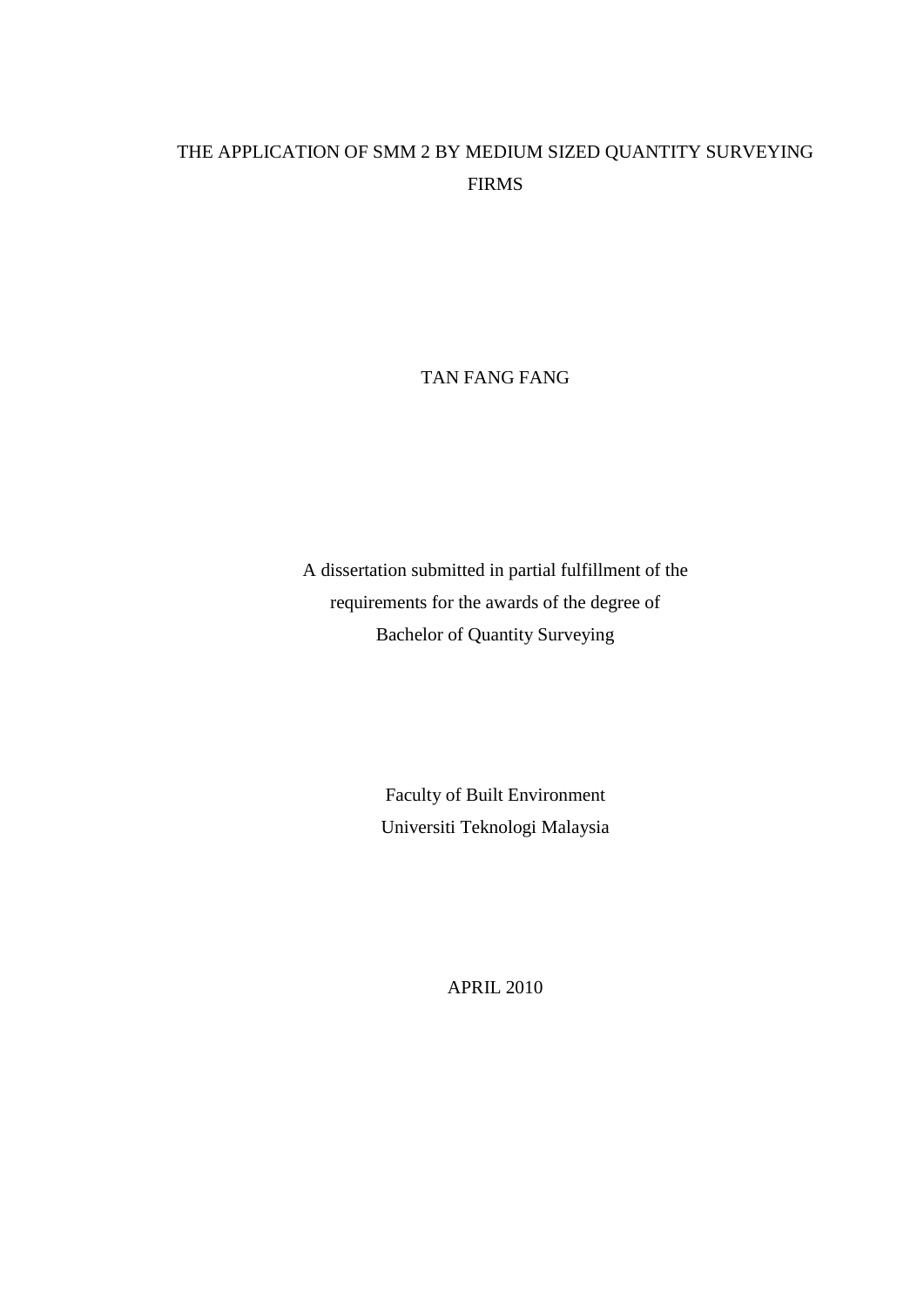## **ABSTRACT**

SMM 2 was published by the Institution of Surveyors, Malaysia to be used as a guideline in preparing work items descriptions in Bills of Quantities (BQs). However, there is a lack of awareness of the importance of the SMM 2 and descriptions among the quantity surveyors. Furthermore, the quantity surveying firms did not practice SMM 2 clauses during the descriptions preparation. Thus, a research had been done with the objective to determine whether the descriptions for the work items in the BQ prepared by the medium sized quantity surveying firms are written in accordance to SMM 2. The scopes of the search included, Section  $D - Exc$ avation and Earthwork, Section F – Concrete Work, Section G – Brickwork and Blockwork and the medium sized quantity surveying firms. The instrument used to collect the data was document analysis and 10 BQs were collected. The findings were interpreted in bar charts and pie chart in term of percentage. The result of this research showed that no BQ achieve 100% of SMM 2 application in descriptions preparation for Section D, Section F and Section G. However, Section G achieved the highest percentage of SMM 2 application in descriptions preparation which was 89.12%. It was followed by Section F with 75.04% and Section D with 68.59%. It can be seen that the overall percentage of SMM 2 application in descriptions preparations by medium sized firms was 77.58% while 22.42% of the clauses did not being referred in preparing the descriptions. As a conclusion, the medium sized quantity surveying firms did not completely apply SMM 2 in descriptions preparation.